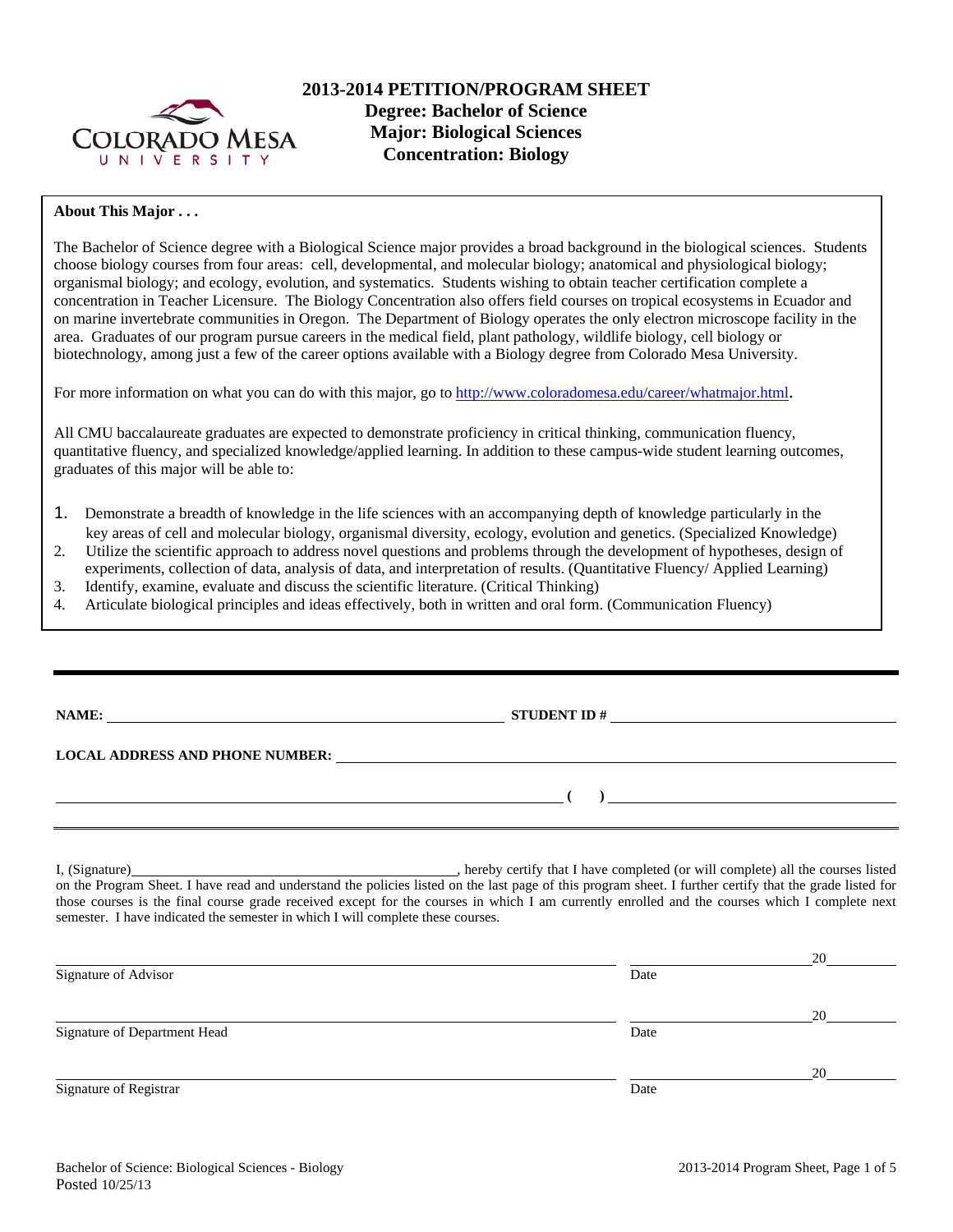### **Students should work closely with a faculty advisor when selecting and scheduling courses prior to registration.**

Degree Requirements:

- 120 semester hours total (A minimum of 28 taken at CMU in no fewer than two semesters).
- 40 upper division credits (A minimum of 15 taken at the 300-400 course levels within the major at CMU).
- 2.0 cumulative GPA or higher in all CMU coursework
- A 2.5 GPA is required in the major courses. A "C" or higher is required in all major courses.
- Pre-collegiate courses (usually numbered below 100) cannot be used for graduation.
- A student must follow the CMU graduation requirements either from 1) the program sheet for the major in effect at the time the student officially declares a major; or 2) a program sheet for the major approved for a year subsequent to the year during which the student officially declares the major and is approved for the student by the department head. Because a program may have requirements specific to the degree, the student should check with the faculty advisor for additional criteria. It is the student's responsibility to be aware of, and follow, all requirements for the degree being pursued. Any exceptions or substitutions must be approved by the student's faculty advisor and Department Head.
- When filling out the program sheet a course can be used only once.
- See the "Undergraduate Graduation Requirements" in the for additional graduation information.

**GENERAL EDUCATION REQUIREMENTS** (31 semester hours) See the current catalog for a list of courses that fulfill the requirements below. If a course is on the general education list of options and a requirement for your major, you must use it to fulfill the major requirement and make a different selection within the general education requirement.

| Course No Title                                                                                                                                                                                                                          |      | Sem.hrs Grade Term/Trns |  |  |  |  |  |  |
|------------------------------------------------------------------------------------------------------------------------------------------------------------------------------------------------------------------------------------------|------|-------------------------|--|--|--|--|--|--|
| <b>English</b> (6 semester hours, must receive a grade of "C" or better and<br>must be completed by the time the student has 60 semester hours.)<br><b>ENGL 111 English Composition</b><br>3<br>3<br><b>ENGL 112 English Composition</b> |      |                         |  |  |  |  |  |  |
| <b>Math:</b> MATH 113 or higher (3 semester hours, must receive a grade<br>of "C" or better, must be completed by the time the student has 60<br>semester hours.)                                                                        |      |                         |  |  |  |  |  |  |
| MATH 113 College Algebra<br>*3 credits apply to the General Ed requirements and 1 credit applies to<br>elective credit                                                                                                                   | $4*$ |                         |  |  |  |  |  |  |
| <b>Humanities</b> (3 semester hours)                                                                                                                                                                                                     |      |                         |  |  |  |  |  |  |
| Social and Behavioral Sciences (6 semester hours)                                                                                                                                                                                        |      |                         |  |  |  |  |  |  |
| <b>Natural Sciences</b> (7 semester hours, one course must include a lab)                                                                                                                                                                |      |                         |  |  |  |  |  |  |
| <u> 1986 - Johann John Stein, markin fan it ferstjer fan it ferstjer fan it ferstjer fan it ferstjer fan it fers</u><br>$\begin{tabular}{ c c c c } \hline $L$ & \quad \quad & \quad \quad & \quad \quad \\ \hline \end{tabular}$        |      |                         |  |  |  |  |  |  |
| <b>History</b> (3 semester hours)<br><b>HIST</b>                                                                                                                                                                                         |      |                         |  |  |  |  |  |  |
| <b>Fine Arts</b> (3 semester hours)                                                                                                                                                                                                      |      |                         |  |  |  |  |  |  |

Course No Title Sem.hrs Grade Term/Trns

|  |                                        |  |  | <b>OTHER LOWER DIVISION REQUIREMENTS (6 semester hours)</b> |  |  |
|--|----------------------------------------|--|--|-------------------------------------------------------------|--|--|
|  | <b>TTO OFFICIAL CONTRACT AND STATE</b> |  |  |                                                             |  |  |

|          | <b>Kinesiology</b> (3 semester hours) |  |
|----------|---------------------------------------|--|
| KINE 100 | Health and Wellness                   |  |
| KINA 1   |                                       |  |
| KINA.    |                                       |  |

**Applied Studies** (3 semester hours)

**FOUNDATION COURSES** (17 semester hours) Must receive a grade of "C" or better and should be completed by the end of the sophomore year.

\_\_\_\_\_\_ \_\_\_\_ \_\_\_\_\_\_\_\_\_\_\_\_\_\_\_\_\_\_\_\_\_\_\_\_ \_\_\_\_ \_\_\_\_\_ \_\_\_\_\_\_\_\_

| <b>BIOL</b> 105              | <b>Attributes of Living Systems</b>                                                                       | 3 |  |
|------------------------------|-----------------------------------------------------------------------------------------------------------|---|--|
| <b>BIOL 105L</b>             | <b>Attributes of Living Systems</b>                                                                       |   |  |
|                              | Lab                                                                                                       |   |  |
|                              | CHEM 131* General Chemistry                                                                               |   |  |
|                              | CHEM 131L* General Chemistry Lab                                                                          |   |  |
|                              | CHEM 132* General Chemistry                                                                               | 4 |  |
|                              | CHEM 132L* General Chemistry Lab                                                                          |   |  |
| <b>STAT 200</b><br><b>OR</b> | Probability and Statistics                                                                                | 3 |  |
|                              | *MATH 146 Calculus for Biological Sciences 3<br>*If MATH 146 is taken, 2 credits apply to elective credit |   |  |

## **BIOLOGICAL SCIENCES MAJOR REQUIREMENTS**

(48 semester hours) A 2.5 GPA is required in the major courses. A "C" or better is required in all major courses.

| <b>Required Core Courses</b> (18 semester hours) |  |  |  |
|--------------------------------------------------|--|--|--|
|--------------------------------------------------|--|--|--|

| <b>BIOL</b> 106  | Principles of Animal Biology    | 3 |  |
|------------------|---------------------------------|---|--|
| <b>BIOL 106L</b> | Principles of Animal Biology    |   |  |
|                  | Lab                             |   |  |
| <b>BIOL</b> 107  | Principles of Plant Biology     | 3 |  |
| <b>BIOL 107L</b> | Principles of Plant Biology Lab |   |  |
| <b>BIOL 208</b>  | Ecology and Evolution           |   |  |
| <b>BIOL 208L</b> | Ecology and Evolution Lab       |   |  |
| <b>BIOL 301</b>  | Principles of Genetics          | 3 |  |
| <b>BIOL 301L</b> | Principles of Genetics Lab      |   |  |
| <b>BIOL 483</b>  | <b>Senior Thesis</b>            |   |  |
|                  |                                 |   |  |

**Required Related Study Area** (10 semester hours) Should be

completed by the end of the sophomore year.

| PHYS 111 <sup>*</sup> General Physics |  |  |
|---------------------------------------|--|--|
| PHYS 111L* General Physics Lab        |  |  |
| PHYS 112 <sup>*</sup> General Physics |  |  |
| PHYS 112L* General Physics Lab        |  |  |

\* A higher level subject may be taken in the same category with advisor approval.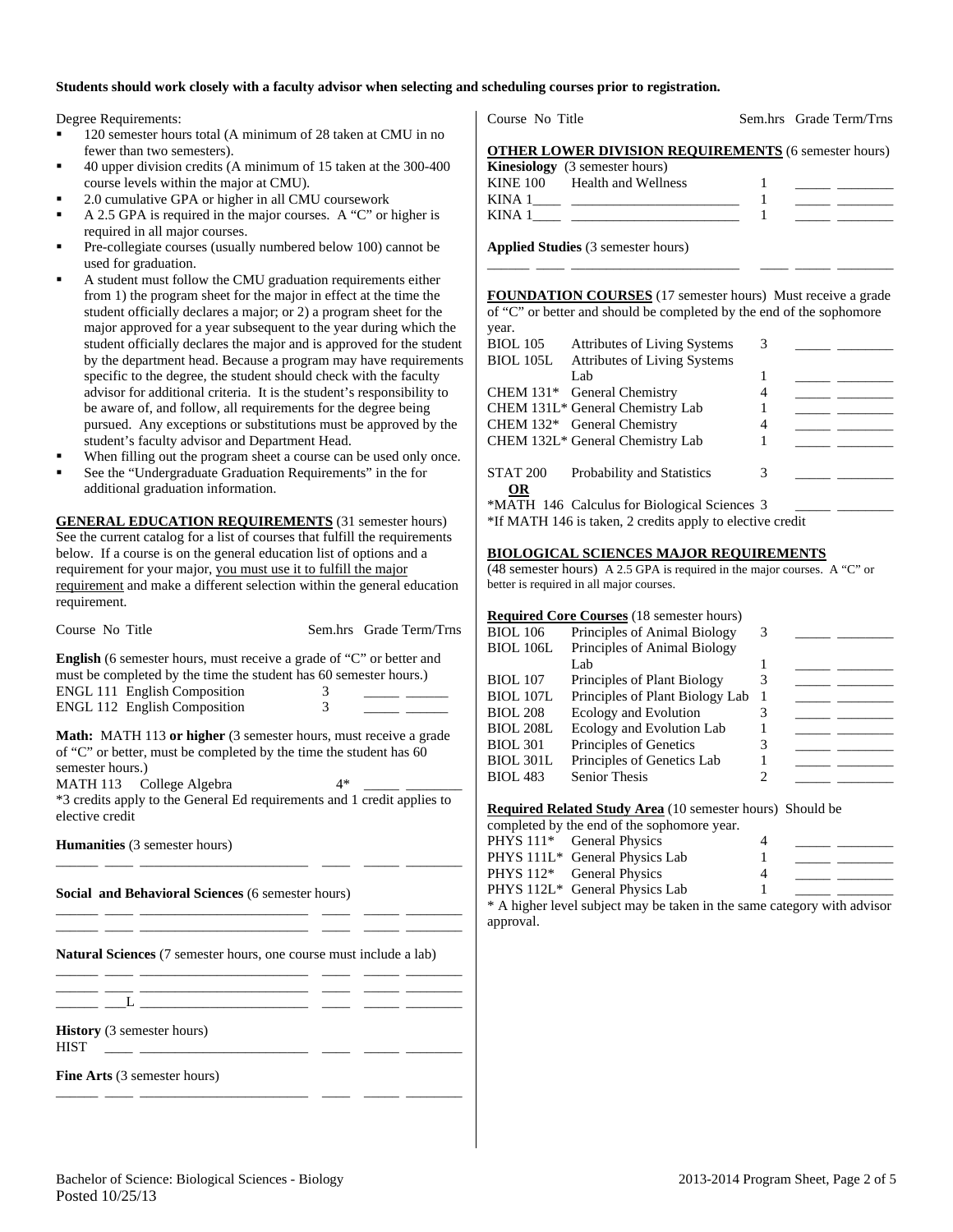| Course No Title                                                                                                                                                                                                                                                                                                                                                                                              | Sem.hrs Grade Term/Trns | Course No Title                                | Sem.hrs Grade Term/Trns                                                                                                                                                                                                      |
|--------------------------------------------------------------------------------------------------------------------------------------------------------------------------------------------------------------------------------------------------------------------------------------------------------------------------------------------------------------------------------------------------------------|-------------------------|------------------------------------------------|------------------------------------------------------------------------------------------------------------------------------------------------------------------------------------------------------------------------------|
| Additional Biology Courses (20 semester hours) At least 50% must be<br>at the 300 level or above. Courses must be selected from three of the<br>following four areas: (1) Cell, Developmental, and Molecular; (2)<br>Organismal; (3) Anatomical and Physiological; (4) Ecology, Evolution,<br>and Systematics. At least ONE of the following must be included:<br>BIOL 302, BIOL 341/341L, OR BIOL 421/421L. |                         |                                                |                                                                                                                                                                                                                              |
|                                                                                                                                                                                                                                                                                                                                                                                                              |                         | Category 4: Ecology, Evolution and Systematics |                                                                                                                                                                                                                              |
| Category 1: Cellular, Developmental and Molecular                                                                                                                                                                                                                                                                                                                                                            |                         |                                                |                                                                                                                                                                                                                              |
|                                                                                                                                                                                                                                                                                                                                                                                                              |                         |                                                |                                                                                                                                                                                                                              |
|                                                                                                                                                                                                                                                                                                                                                                                                              |                         |                                                |                                                                                                                                                                                                                              |
|                                                                                                                                                                                                                                                                                                                                                                                                              |                         |                                                |                                                                                                                                                                                                                              |
|                                                                                                                                                                                                                                                                                                                                                                                                              |                         |                                                |                                                                                                                                                                                                                              |
| Category 2: Organismal                                                                                                                                                                                                                                                                                                                                                                                       |                         | Up to 24 upper-division hours may be needed.   | <b>ELECTIVES</b> (18 semester hours) (All college level courses appearing<br>on your final transcript not listed above that will bring your total<br>semester hours to 120 hours, including 40 upper-division credit hours.) |
| Category 3: Anatomical and Physiological                                                                                                                                                                                                                                                                                                                                                                     |                         | *MATH 113 College Algebra                      |                                                                                                                                                                                                                              |
|                                                                                                                                                                                                                                                                                                                                                                                                              |                         |                                                |                                                                                                                                                                                                                              |
|                                                                                                                                                                                                                                                                                                                                                                                                              |                         |                                                |                                                                                                                                                                                                                              |
|                                                                                                                                                                                                                                                                                                                                                                                                              |                         |                                                |                                                                                                                                                                                                                              |
|                                                                                                                                                                                                                                                                                                                                                                                                              |                         |                                                |                                                                                                                                                                                                                              |
|                                                                                                                                                                                                                                                                                                                                                                                                              |                         |                                                |                                                                                                                                                                                                                              |
|                                                                                                                                                                                                                                                                                                                                                                                                              |                         |                                                |                                                                                                                                                                                                                              |

#### **Additional Biology Courses (20 semester hours minimum) At least 50% must be at the 300 level above. Courses must be selected from three of the following four areas:**

Category 1: Cellular, Developmental and Molecular †BIOL 302 Cellular Biology (3) BIOL 310/310L Developmental Biology and Lab (3) / (2) BIOL 343 Immunology (3) BIOL 344/344L Forensic Molecular Biology and Lab (3) / (1) BIOL 371L Lab Investigations in Cellular and Molecular Biology (3) BIOL 425 Molecular Genetics (3) BIOL 442 Pharmacology (3) CHEM 315/315L Biochemistry and Lab (3) / (1)

Category 2: Organismal

BIOL 250/250L Intro to Microbiology and Lab (3) / (2) BIOL 322/322L Plant Identification and Lab (2) / (2) BIOL 331/331L Insect Biology and Lab (3) / (2) BIOL 333 Marine Biology (3) BIOL 335/335L Invertebrate Zoology and Lab (3) / (1) BIOL 336 Fish Biology (3) BIOL 350/350L Microbiology and Lab (3) / (1) BIOL 411/411L Mammalogy and Lab  $(3) / (1)$ BIOL 412/412L Ornithology and Lab (3) / (1) BIOL 413/413L Herpetology and Lab (3) / (1) BIOL 416/416L Ethology and Lab (3) / (1) BIOL 431/431L Animal Parasitology and Lab (3) / (1) BIOL 433 Marine Invertebrate Communities (3) BIOL 450/450L Mycology and Lab (3) / (2)

Category 3: Anatomical and Physiological BIOL 209/209L Human Anatomy & Physiology I and Lab (3) / (1) BIOL 210/210L Human Anatomy & Physiology II and Lab (3) / (1) BIOL 241 Pathophysiology (4) †BIOL 341/341L General Physiology and Lab (3) / (1) BIOL 342/342L Histology and Lab  $(2) / (2)$ BIOL 409/409L Gross and Developmental Human Anatomy (2) / (2) BIOL 410/410L Human Osteology and Lab (3) / (1) †BIOL 421/421L Plant Physiology and Lab (3) / (1) BIOL 423/423L Plant Anatomy and Lab (3) / (2) BIOL 426/426L Intro to Electron Microscopy and Lab (2) / (2) BIOL 441 Endocrinology (3)

Category 4: Ecology, Evolution, and Systematics BIOL 211/211L Ecosystem Biology and Lab (4) / (1) BIOL 315 Epidemiology (3) BIOL 320 Plant Systematics (3) BIOL 321/321L Taxonomy of Grasses and Lab (2) / (2) BIOL 403 Evolution (3) BIOL 405/405L Adv. Ecological Methods and Lab (3) / (2) BIOL 406 Plant-Animal Interactions (3) BIOL 407 Tropical Field Biology (5) BIOL 408 Desert Ecology (3) BIOL 414/414L Aquatic Biology and Lab (3) / (1) BIOL 415 Tropical Ecosystems (2) BIOL 418/418L Wildlife Management and Lab (3) / (2)

† At least one of these lecture/lab courses must be included.

NOTE: Topics courses (BIOL 196/296/396/496) may not be used as Additional Biology Courses but must be used for elective credit.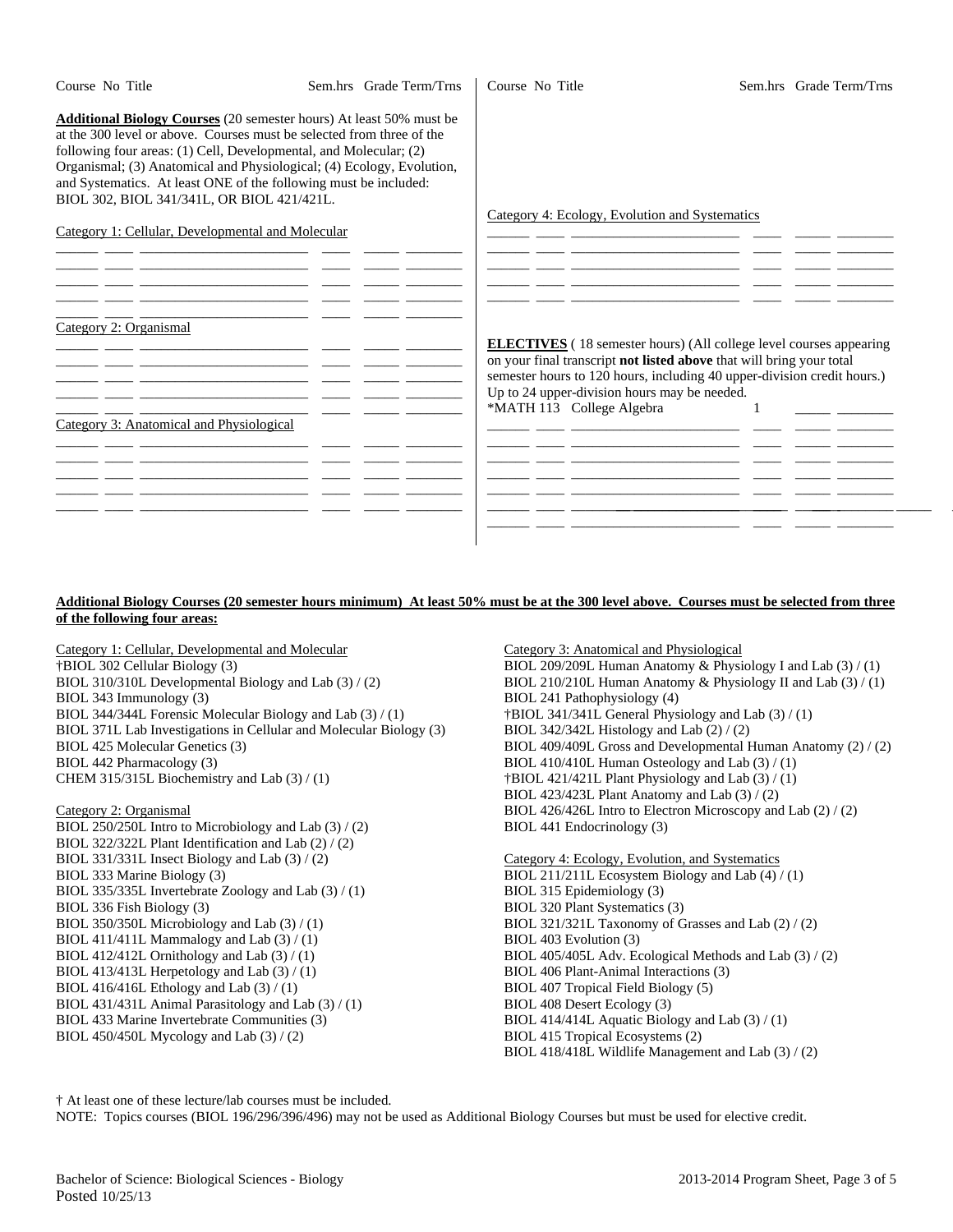# **SUGGESTED COURSE SEQUENCING FOR A MAJOR IN BIOLOGICAL SCIENCES – BIOLOGY**

This is a recommended sequence of course work. Certain courses may have prerequisites or are only offered during the Fall or Spring semesters. It is the student's responsibility to meet with the assigned advisor and check the 2 year course matrix on the Colorado Mesa website for course availability.

 $\mathbf{r}$ 

Г

|                      |                                  |              | <b>FRESHMAN YEAR</b>               |                                         |                |
|----------------------|----------------------------------|--------------|------------------------------------|-----------------------------------------|----------------|
| <b>Fall Semester</b> |                                  | <b>Hours</b> | <b>Spring Semester</b>             |                                         | <b>Hours</b>   |
| <b>BIOL</b> 105      | Attributes of Living Systems     |              | <b>BIOL</b> 106                    | Principles of Animal Biology            | 3              |
| <b>BIOL</b> 105L     | Attributes of Living Systems Lab |              | <b>BIOL 106L</b>                   | Principles of Animal Biology Lab        |                |
| <b>CHEM 131</b>      | General Chemistry                | 4            | <b>CHEM 132</b>                    | <b>General Chemistry</b>                | $\overline{4}$ |
| CHEM 131L            | General Chemistry Lab            |              | CHEM 132L                          | General Chemistry Lab                   |                |
| <b>MATH 113*</b>     | College Algebra                  | 4            | <b>MATH 146*</b>                   | Calculus for Biological Sciences (5) or |                |
| <b>KINE 100</b>      | <b>Health and Wellness</b>       |              | <b>STAT 200</b>                    | Probability and Statistics (3)          | $3-5$          |
| KINA                 | Activity                         |              | <b>General Education Fine Arts</b> |                                         | $\overline{3}$ |
|                      |                                  | 15           |                                    |                                         | 15-17          |

**\***Professional schools (medical, veterinary, dental) may require one or two semesters of calculus. Math 151 and 152 will fulfill the MATH requirement.

# **SOPHOMORE YEAR**

| <b>Fall Semester</b> |                                             | <b>Hours</b>   | <b>Spring Semester</b>           |                                 | <b>Hours</b>   |
|----------------------|---------------------------------------------|----------------|----------------------------------|---------------------------------|----------------|
| <b>BIOL</b> 107      | Principles of Plant Biology                 |                | <b>BIOL 208</b>                  | Ecology and Evolution           |                |
| <b>BIOL 107L</b>     | Principles of Plant Biology Lab             |                | <b>BIOL 208L</b>                 | Ecology and Evolution Lab       |                |
| <b>PHYS</b> 111      | General Physics (or higher)                 | $\overline{4}$ | <b>PHYS</b> 112                  | General Physics (or higher)     | $\overline{4}$ |
| PHYS <sub>111L</sub> | General Physics Lab (or higher)             |                | PHYS 112L                        | General Physics Lab (or higher) |                |
| <b>ENGL 111</b>      | <b>English Composition</b>                  |                | <b>ENGL 112</b>                  | <b>English Composition</b>      |                |
|                      | General Education Social/Behavioral Science |                | <b>General Education History</b> |                                 | 3              |
|                      |                                             | 15             |                                  |                                 | 15             |

|                               |                        |              | <b>JUNIOR YEAR</b>                          |              |
|-------------------------------|------------------------|--------------|---------------------------------------------|--------------|
| <b>Fall Semester</b>          |                        | <b>Hours</b> | <b>Spring Semester</b>                      | <b>Hours</b> |
| BIOL XXX (selected from list) |                        |              | BIOL XXX (selected from list)               |              |
| <b>BIOL 301</b>               | Principles of Genetics | 3            | <b>General Education Humanities</b>         |              |
| BIOL 301L                     | Principles of Genetics |              | General Education Social/Behavioral Science |              |
| Electives*                    |                        |              | Electives*                                  |              |
| <b>KINA</b>                   | Activity               |              |                                             | 16           |
|                               |                        | 15           |                                             |              |

# **SENIOR YEAR**

| <b>Fall Semester</b>                     | <b>Hours</b> | <b>Spring Semester</b>                     | <b>Hours</b>  |
|------------------------------------------|--------------|--------------------------------------------|---------------|
| BIOL XXX (selected from list)            |              | <b>Senior Thesis</b><br><b>BIOL</b> 483    | $\mathcal{L}$ |
| <b>General Education Natural Science</b> |              | General Education Natural Science with Lab | 4             |
| <b>General Education Applied Studies</b> |              | $Electives*#$                              | $6 - 8$       |
| Electives*#                              |              |                                            | $12 - 14$     |
|                                          | 15           |                                            |               |

**\*** It is strongly recommended that all electives be upper division.

**#** Professional schools (medical, veterinary, dental) may require one or two semesters of organic chemistry, which may be taken to fulfill part of the electives.